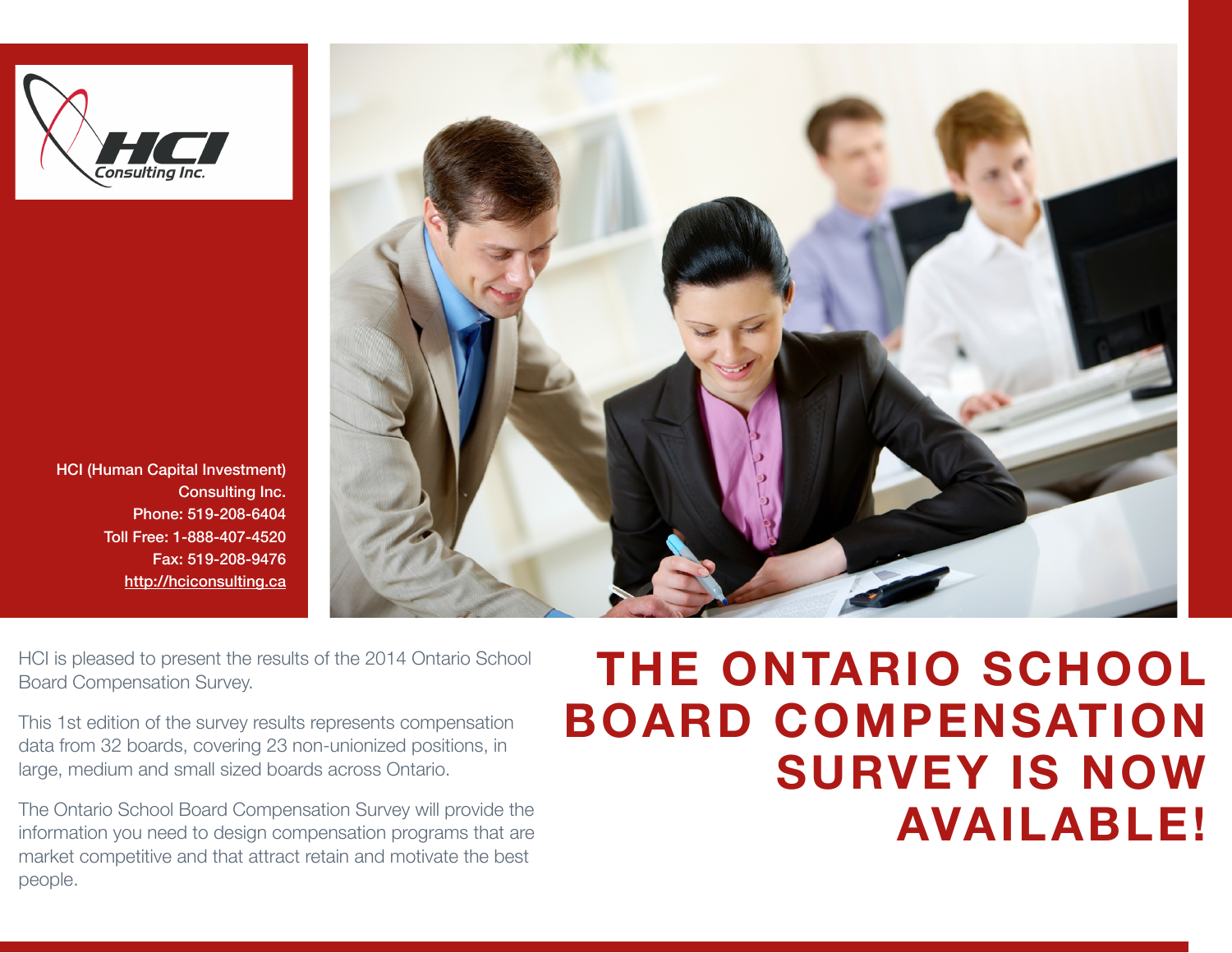## HCI IS PLEASED TO PRESENT THE RESULTS OF THE 2014 ONTARIO SCHOOL BOARD COMPENSATION SURVEY

HCI collaborated with the Peel and Halton District School Boards to design the survey and provide Ontario boards with a comprehensive overview of compensations practices for nonunionized jobs across the province.

The 2014 Ontario School Board Compensation Survey encompasses compensation data from 32 boards, covering 23 non-unionized positions, in large, medium and small sized boards across Ontario. Survey data is segmented by geographic region, enrolment, operating budget and employee count effective as of June 1, 2014.

## **2014 Survey Profile**

School Boards Participating in the survey: 32

Number of positions surveyed: 23

> Date Effective: June 1st, 2014

The Ontario School Board Compensation Survey package is 85 pages in length and provides essential compensation data about key positions in your board. All data presented has been thoroughly reviewed and confirmed for accuracy.



2014

Enrollment

Number of FTE Employees

\* - An explanation of Region Please refer to page 8 of the Terms and D

-\*- Insufficient data

**Ontario School Board Compensation Survey** 

Categor

Category **Under 1000 Actual Base Salary** Salary Range Minimu Salary Range Maximur

Salar

Salary

Salary R

Salary Range Minimun

Salary Range Maximum

Salary Range Minimun

Salary Range Maximum

Under 25,000 Actual Base Salary

25,000 < 100,000 Actual Base Salary

 $1000 < 5000 \text{ Act}$ 

and over Actual

Total # of Response

 $11$  $12$ 

nting survey data can be found on page 9 of this report

of this report for an explanation of the specific terms summarized on this page

Total # of

Adjusted # of Re-

 $12$ 

25th %ile

\$99.678

508

\$100,083

\$84,091

\$95,392

\$109.102

\$95,808

\$115.294

\$115

\$116,169

\$98,227

\$113,506

\$108,455

\$87,921

\$104,586

\$119,683

\$102.126

\$122,409

seb 4cile

\$120,940

\$95,195

\$112,769

\$126,384

\$103,638

\$127,606

\$112,630

\$99,691

\$111,867

14.951

35,579

\$111,749

\$109,459

\$90.921

\$104,027

\$117,049

\$99,419

\$119,808

Survey Position #1 - Manager of Planning

**Ontario School Board Compensation Survey Package Pricing:** 

**Participant Price \$329 + HST**

**Non-Participant Price \$699 +HST** 

## **Ordering Instructions:**

We are offering 2 convenient ways to purchase your Survey Package in PDF format. To purchase your survey package using our interactive PDF form, fill out the order form on the next page and send it using the contact information provided. To purchase your survey package online, click on the link below, and you will be taken to a secure, webbased link to

complete your order.

**CLICK THE FOLLOWING LINK:**